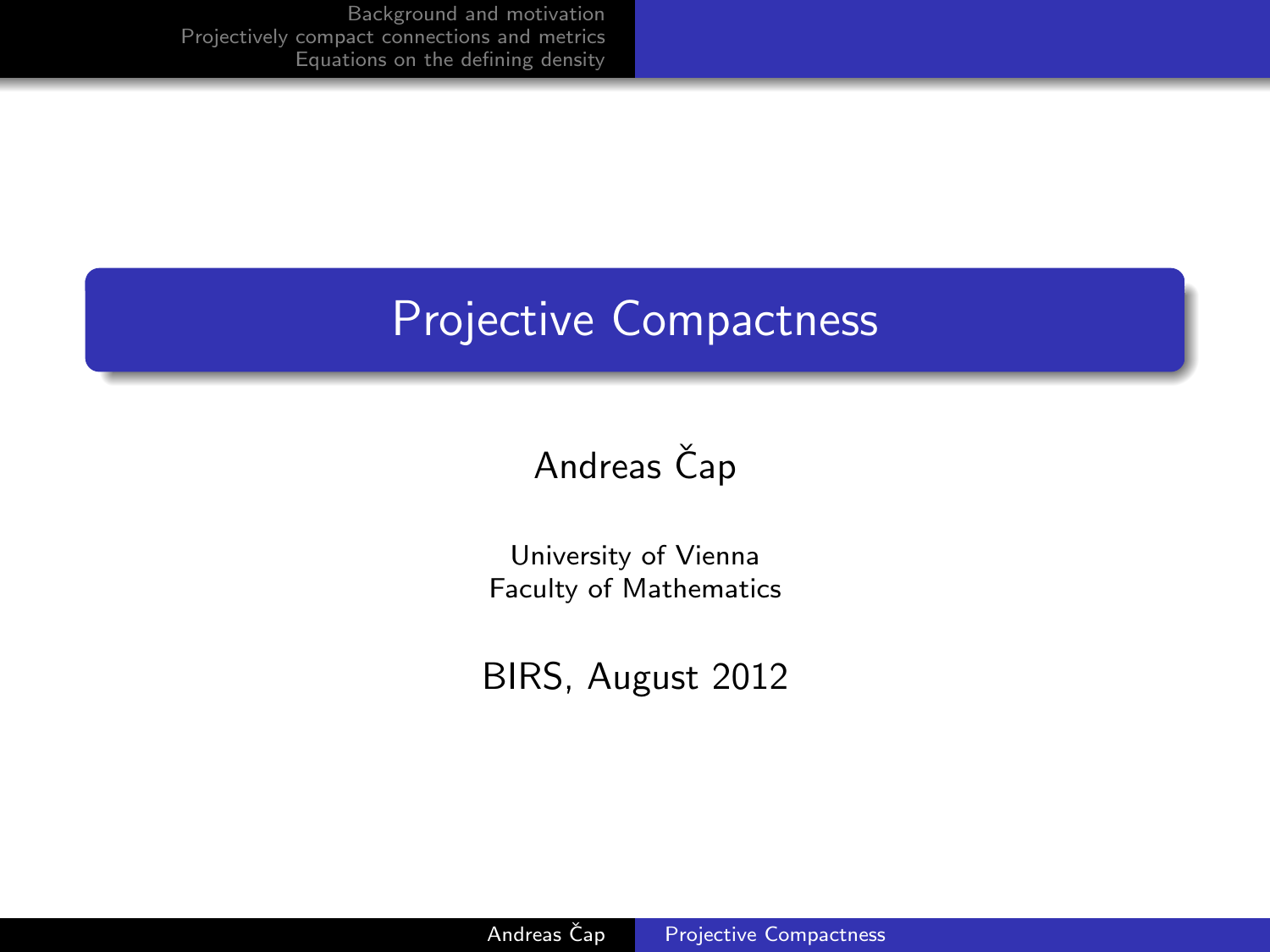- This talk reports on joint work in progress with Rod Gover (Auckland).
- The notion of a projectively compact affine connection is an analog of a conformally compact Riemannian metric. Given a smooth manifold M with boundary  $\partial M$  and interior M, a linear connection  $\nabla$  on TM is called projectively compact if its projective equivalence class smoothly extends to  $M$ .
- It turns out that one may involve a parameter  $\alpha \in (0, 2]$  in the picture which is called the *order* or projective compactness.
- If the connection preserves a volume density, then the power of this which is a section of  $\mathcal{E}(\alpha)$  is a natural defining density for the boundary.
- For  $\alpha = 1, 2$  there are projectively invariant overdetermined systems defined on sections of  $\mathcal{E}(\alpha)$  and we study the consequences of the defining density being a solution respectively a normal solution of this system.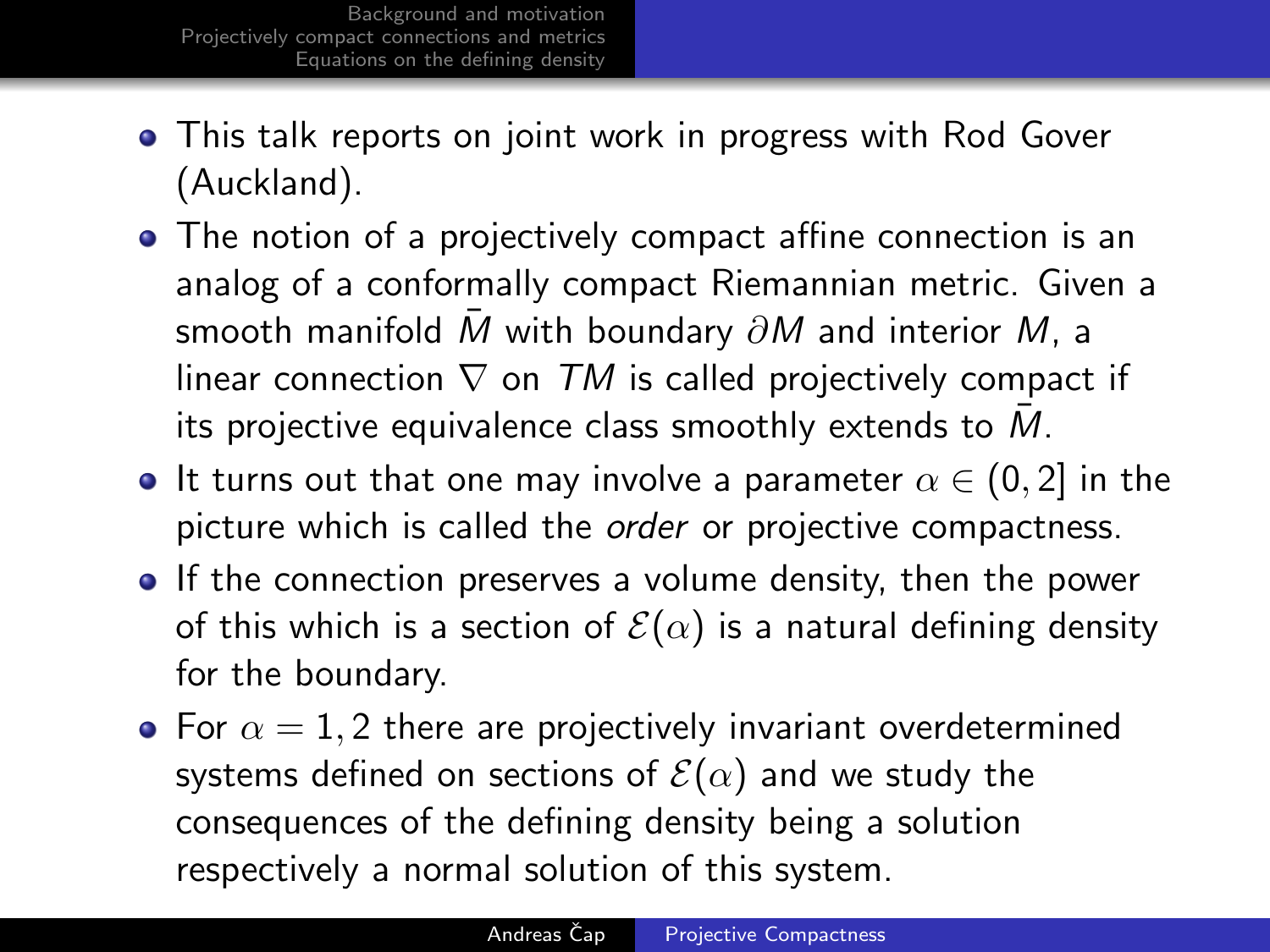[Background and motivation](#page-3-0) [Projectively compact connections and metrics](#page-6-0) [Equations on the defining density](#page-11-0)





2 [Projectively compact connections and metrics](#page-6-0)



3 [Equations on the defining density](#page-11-0)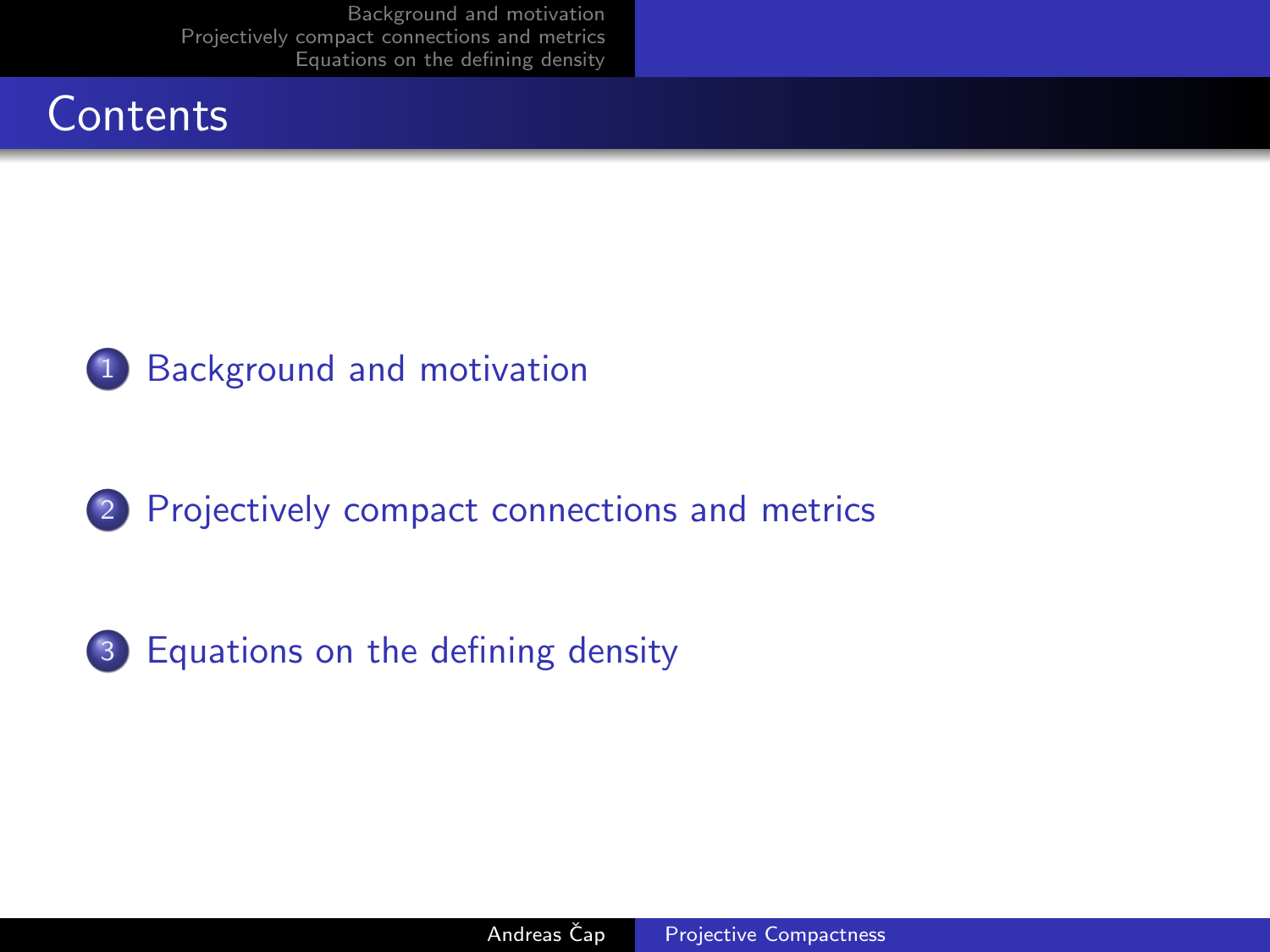### Conformal compactness

Let  $\overline{M}$  be a smooth manifold of dimension  $n + 1$  with boundary  $\partial M$  and interior M. Recall that a *local defining function* for  $\partial M$  is a smooth function  $r: U \to \mathbb{R}_{\geq 0}$ , where  $U \subset \overline{M}$  is open, such that  $r^{-1}(\{0\})=U\cap\partial M$  and  $dr$  is nowhere zero on  $U\cap\partial M.$ 

A Riemannian metric  $g$  on  $M$  is called conformally compact iff locally around each  $x \in \partial M$  there is a local defining function  $r:U\to\mathbb{R}_{\geq 0}$  such that the metric  $r^2g$  on  $U\cap M$  smoothly extends to all of  $U$ .

- Changing the defining function, the metric again extends, and one gets a conformally related metric on  $\partial M$ . This leads to the notion of conformal infinity.
- <span id="page-3-0"></span>• If one requires in addition that  $g$  is negative Einstein, then one arrives at the concept of a *Poincaré–Einstein manifold*.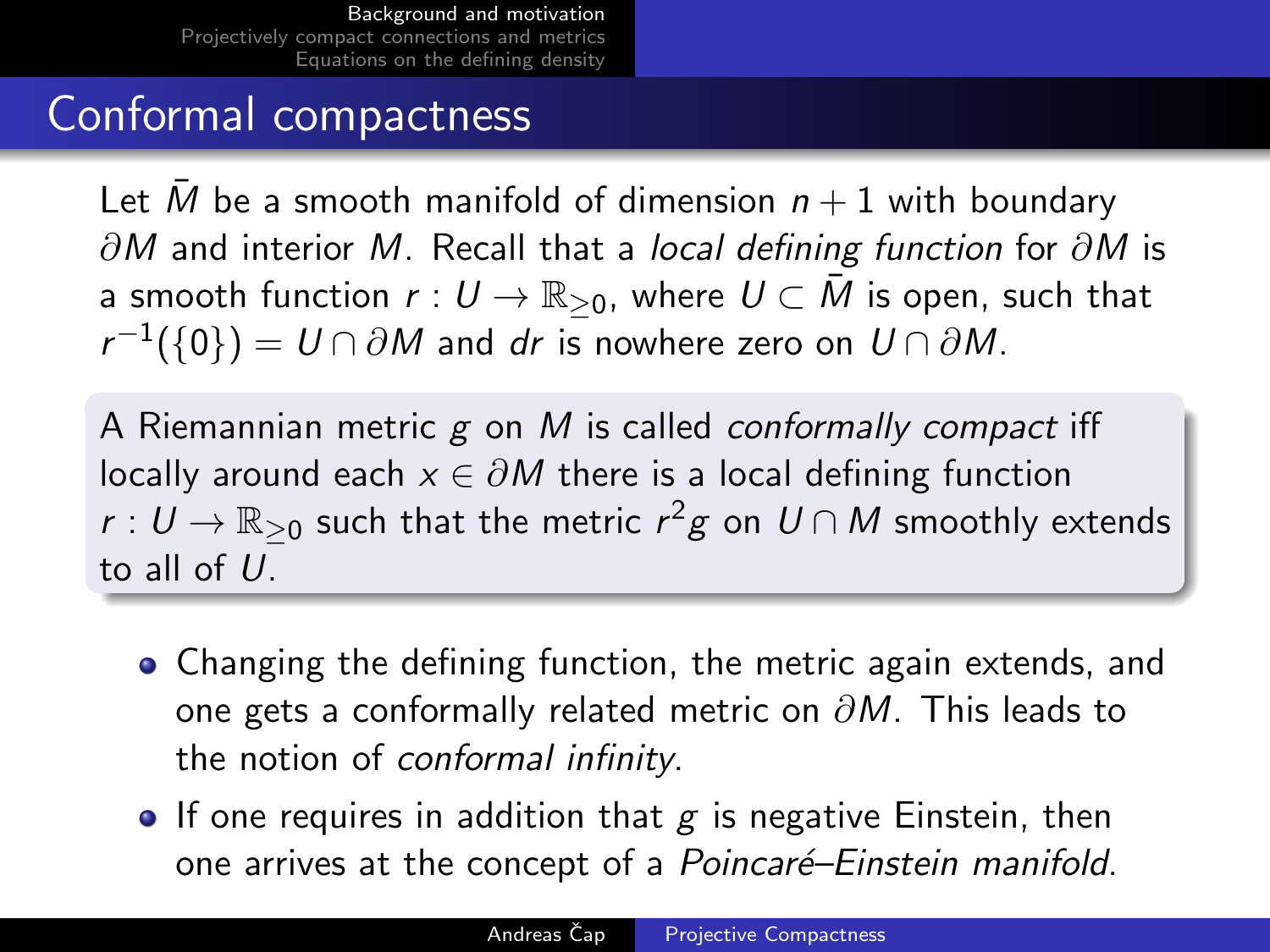## Relation to conformal holonomy

It is well known that Einstein metrics in a conformal class are related to solutions of a second order overdetermined operator defined on  $\mathcal{E}[1]$ . Via the volume density, any metric in the conformal class determines a nowhere vanishing section of  $\mathcal{E}[1]$ .

- This section is a solution if and only if the metric is Einstein.
- Conversely, a solution  $\sigma$  determines an Einstein metric outside its zero set  $\mathcal{Z}(\sigma)$ .

Via parallel sections of the standard tractor bundle, solutions correspond to reductions of conformal holonomy. Using this, R. Gover showed that in the negative Einstein case  $\mathcal{Z}(\sigma)$  is an embedded hypersurface for which  $\sigma$  becomes a defining density. This leads to all Poincaré–Einstein structures.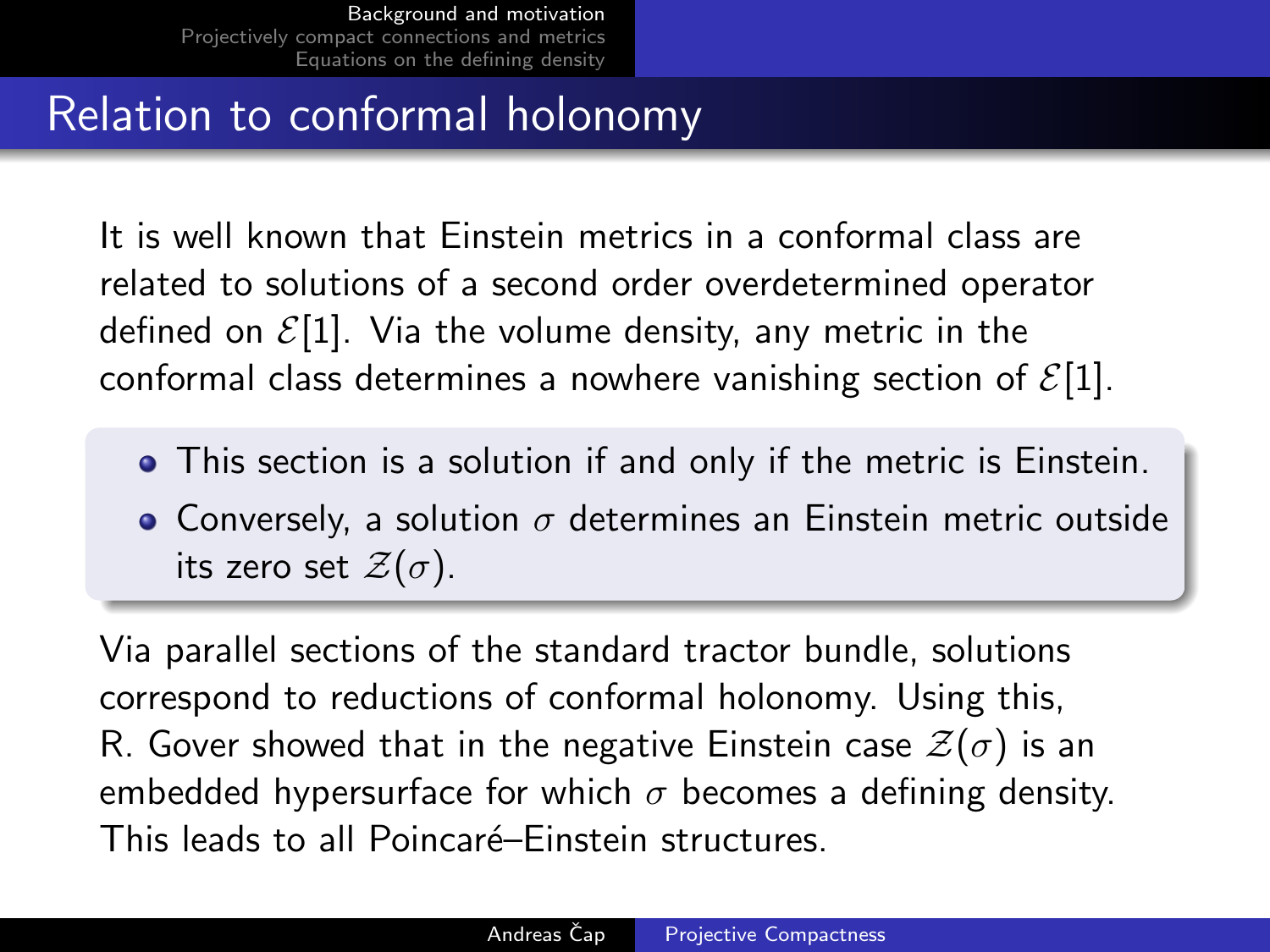# A projective analog

There is an analog in projective geometry. Here one considers reductions of projective holonomy to an appropriate orthogonal group. These are equivalent to normal solutions  $\sigma$  of a natural third order operator defined on  $\mathcal{E}(2)$ , and outside of  $\mathcal{Z}(\sigma)$ , one obtains the Levi–Civita connection of an Einstein metric in the projective class.  $\mathcal{Z}(\sigma)$  again is an embedded hypersurface, which inherits a natural conformal structure.

Analyzing the structure of such solutions (which can be done on the homogeneous model of the geometry), one is led to the general notion of projective compactness of order 2 as defined below.

A major motivation for the whole project is that the holonomy approaches to conformal and projective compactness both admit an analog in which the boundary has a natural CR structure rather than a conformal structure. Work in this direction is in progress.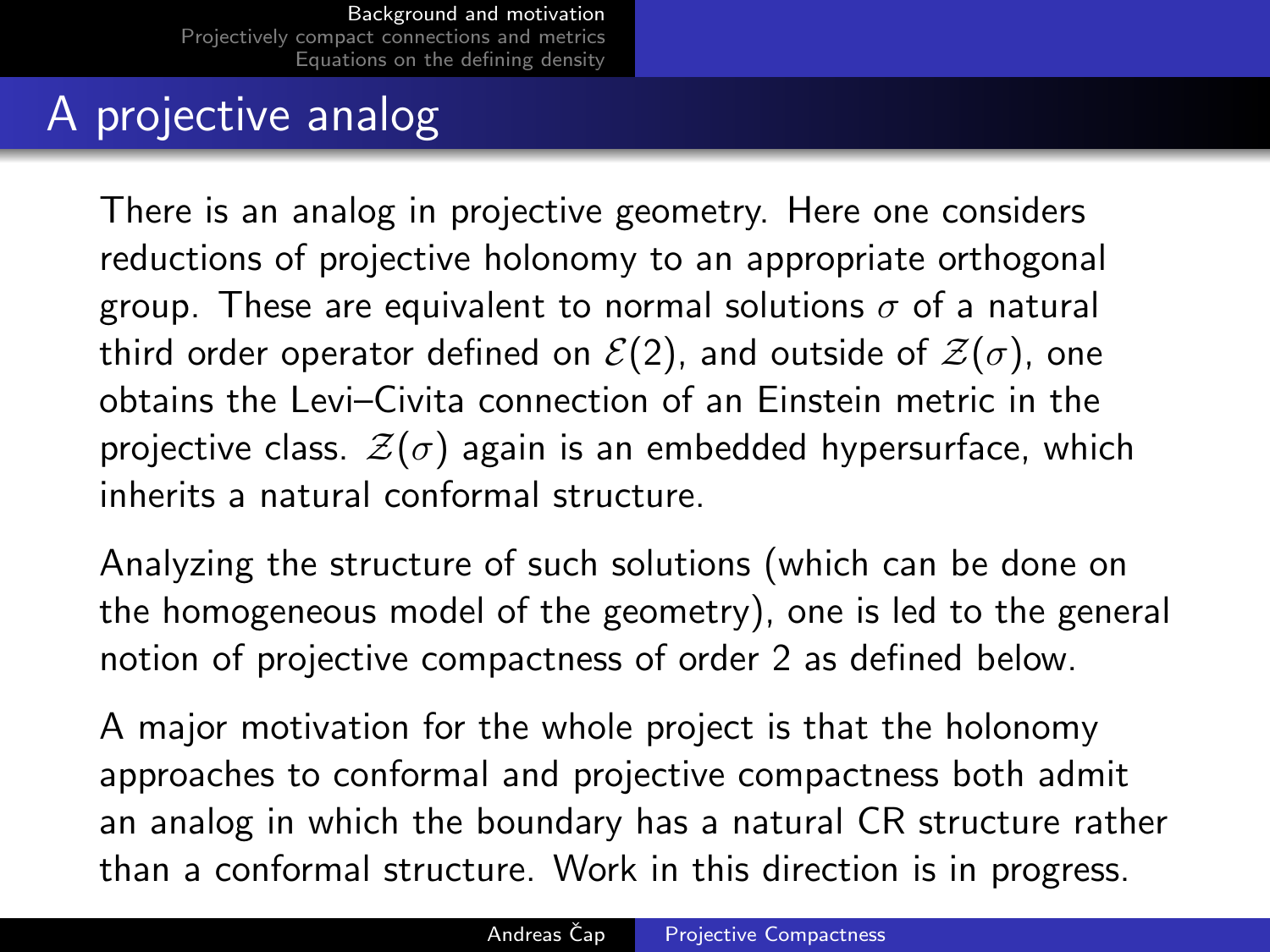### Projective structures

For two affine connections  $\nabla$  and  $\hat{\nabla}$  on a smooth manifold N, the following conditions are equivalent:

- $\bullet \nabla$  and  $\hat{\nabla}$  have the same geodesic paths
- There is a one–form  $\Upsilon \in \Omega^1(\mathcal{N})$  such that for all  $\xi, \eta \in \mathfrak{X}(\mathcal{N})$ we have  $\hat{\nabla}_{\xi}\eta=\nabla_{\xi}\eta+\Upsilon(\xi)\eta+\Upsilon(\eta)\xi.$  We will indicate this relation symbolically by  $\hat{\nabla} = \nabla + \Upsilon$ .

#### definition

These conditions define *projective equivalence* of  $\nabla$  and  $\hat{\nabla}$ . A projective equivalence class of torsion free connections is called a projective structure on N.

<span id="page-6-0"></span>Similarly to the conformal case, one defines the projective density bundles  $\mathcal{E}(w)$ . Adding " $(w)$ " to the name of a bundle will indicate a tensor product with  $\mathcal{E}(w)$ .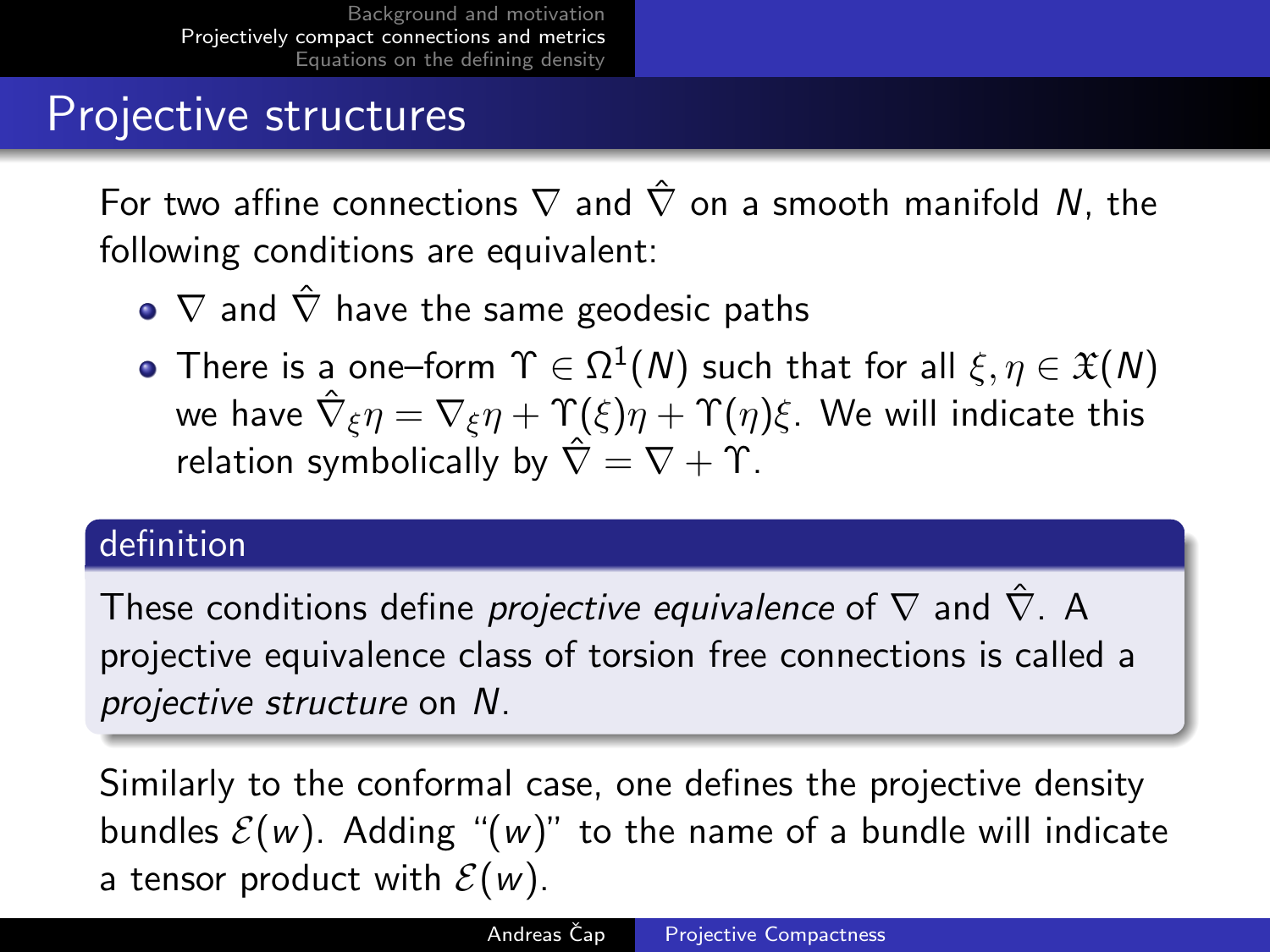## Definition of projective compactness

Let  $\overline{M}$  be a smooth manifold with boundary  $\partial M$  and interior M and let  $\alpha$  be a real number with  $0 < \alpha < 2$ .

#### definition

A torsion free affine connection  $\nabla$  on M is called *projectively* compact of order  $\alpha$  if and only if for each  $x \in \partial M$  there is an open subset  $U \subset M$  with  $x \in U$  and a local defining function  $r:U\rightarrow \mathbb{R}_{\geq 0}$  for  $\partial M$  such that the affine connection  $\nabla + \frac{dr}{\alpha d}$  $\frac{dr}{\alpha r}$  on  $U \cap M$  extends smoothly to all of U.

Given one defining function  $r: U \to \mathbb{R}_{\geq 0}$ , any other defining function can be written as  $\widetilde{r} = e^f r$  for a smooth function  $f: U \rightarrow \mathbb{R}$ . Consequently,  $\frac{d\tilde{r}}{\alpha \tilde{r}} = \frac{dr}{\alpha r} + \frac{1}{\alpha}$  $\frac{1}{\alpha}$ df . This shows that our definition does not depend on the choice of r and that  $\nabla$  gives rise to a projective structure on  $\overline{M}$ .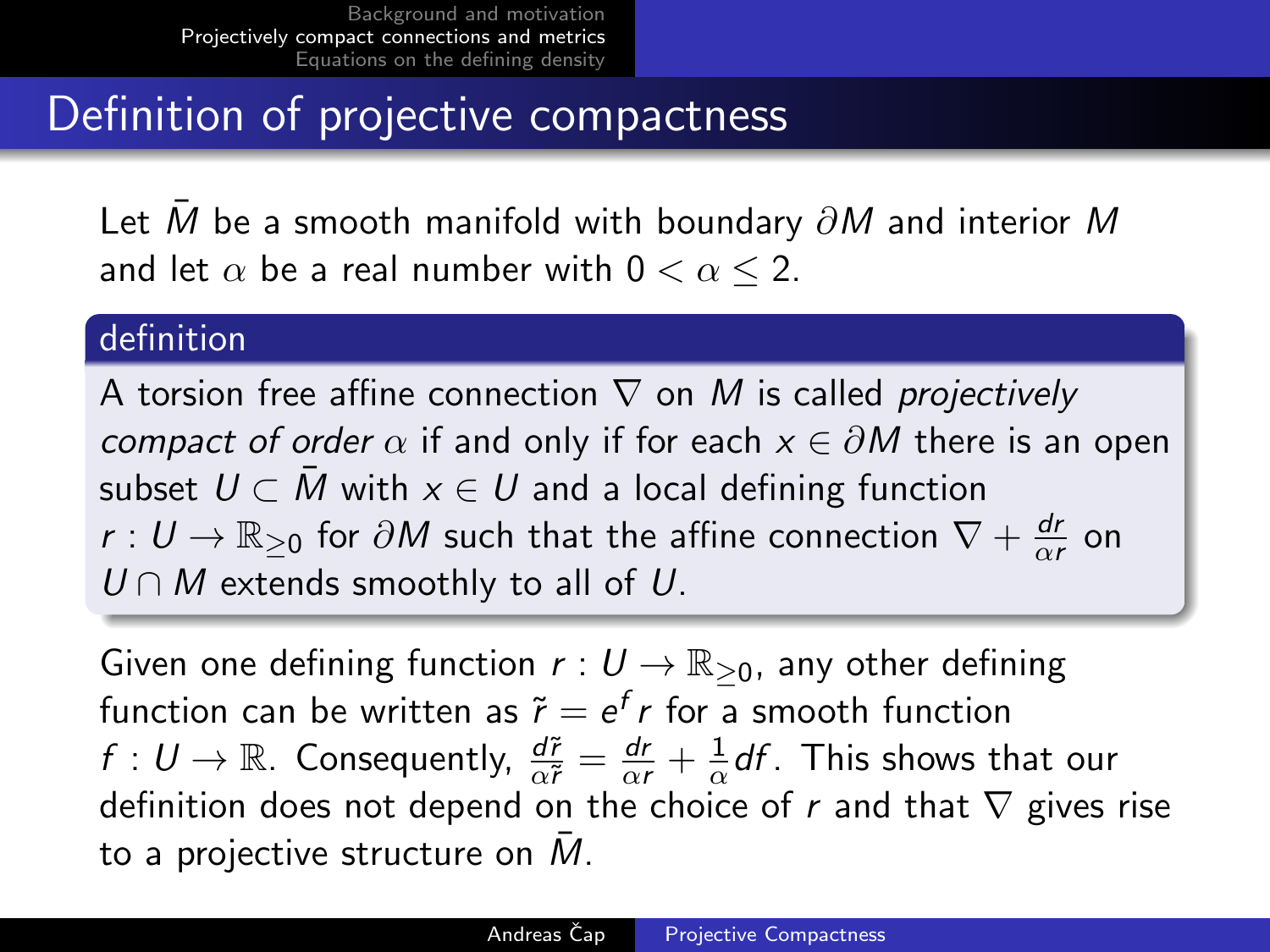## **Completeness**

The last observation shows that a projectively compact connection  $\nabla$  gives rise to a distinguished family of paths on all of  $\overline{M}$ . Our first result is related to completeness of  $\nabla$ .

#### Proposition

Consider a distinguished path in M which meets the boundary  $\partial M$ transversally in a point  $x_0$ . Then a part of this path can be parametrized as a geodesic for  $\nabla$  in the form  $c : [0, \infty) \to M$  such that  $\lim_{t\to\infty} c(t) = x_0$ .

Sketch of proof: Take some local defining function  $r$  defined around  $x_0$  and parametrize a part of the path as a geodesic  $\tilde{c}$  for  $\hat{\nabla} = \nabla + \frac{dr}{dt}$  $\frac{dr}{\alpha r}$ . Then there is a reparametrization  $\varphi:[0,b)\to[0,t_0)$ such that  $\overset{\sim}{c}=\widetilde{c}\circ \varphi$  is a geodesic for  $\nabla.$  This implies that  $(r\circ c)^{-1}$ satisfies an ODE, which implies the claimed behavior since  $\alpha \leq 2$ .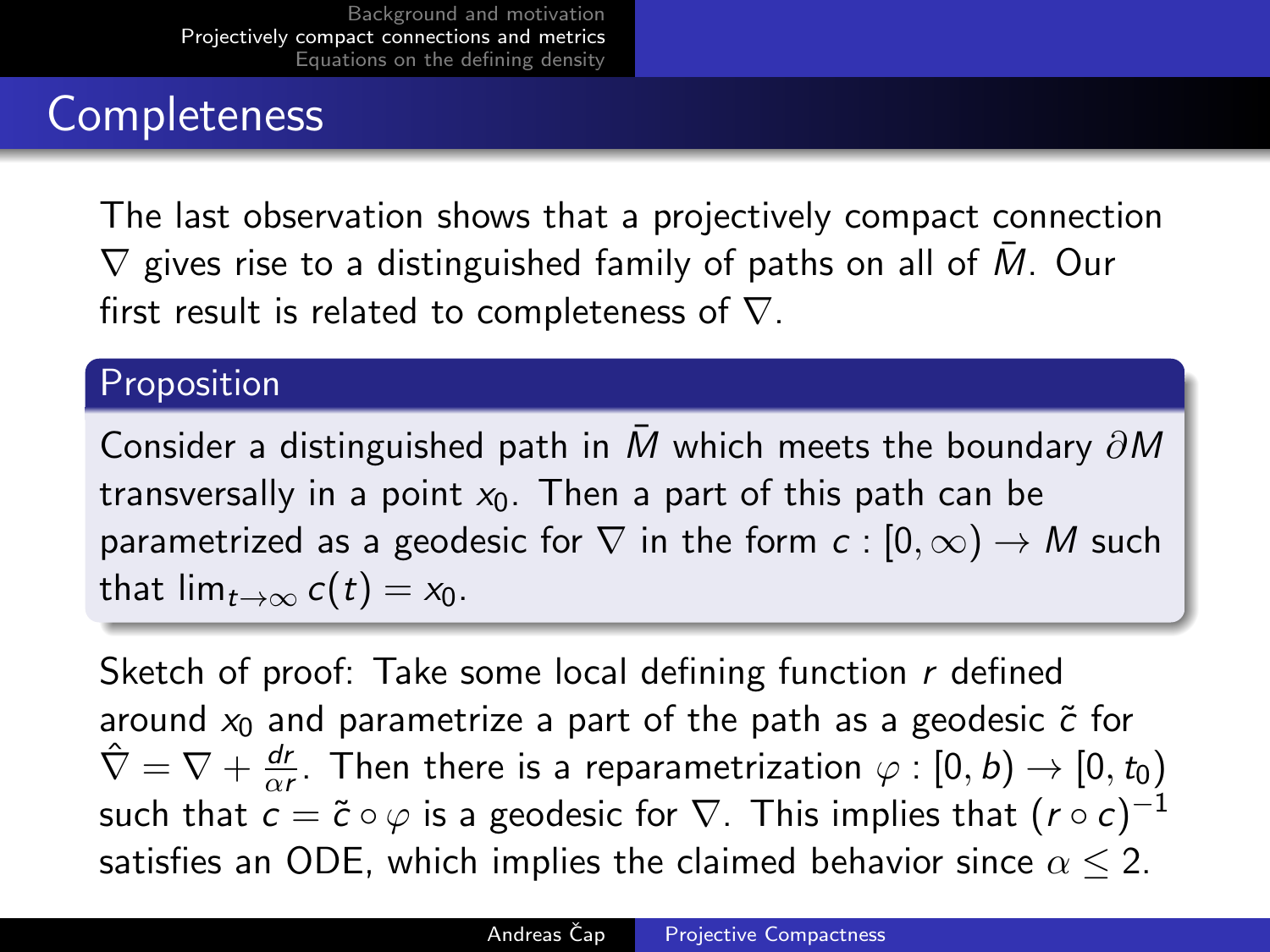### Volume asymptotics

Given a hypersurface in a manifold N, the notion of a local defining density (of some fixed weight) makes sense. Given  $U \subset N$ open, choose a nowhere vanishing density  $\tau$  over U. Call  $\sigma$  a *defining density* if the uniquely determined function  $r: U \to \mathbb{R}$ such that  $\sigma = r\tau$  is a defining function. This is independent of  $\tau$ .

Assume next that  $\nabla$  admits a parallel volume density vol. Then for each  $w\in\mathbb{R}$ , vol $\frac{-w}{n+2}$  is a section of  $\mathcal{E}(w)$  which is parallel for  $\nabla.$ This pins down  $\nabla$  within its projective class.

#### Proposition

Suppose that  $\nabla$  admits a parallel volume density vol and is projectively compact of order  $\alpha.$  Then the section of vol $\frac{-\alpha}{n+2}$  of  $\mathcal{E}(\alpha)|_M$  extends by zero to a defining density for  $\partial M$ .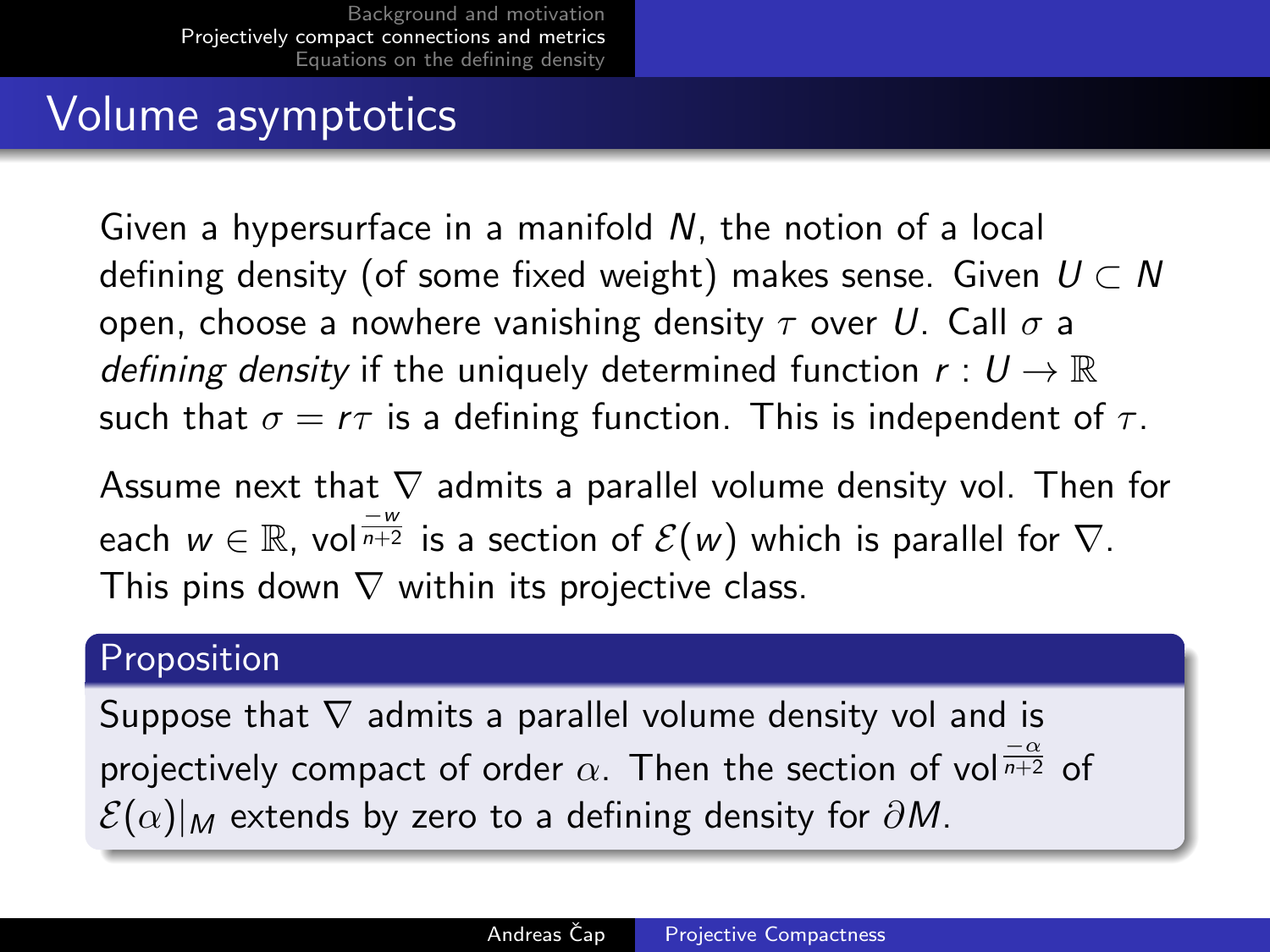### Projectively compact metrics

We call a pseudo–Riemannian metric  $g$  on  $M$  projectively compact of order  $\alpha \in (0, 2]$  if its Levi Civita connection is projectively compact of that order. This seems to be mainly interesting in the case  $\alpha = 2$ . In this case, be can derive the following sufficient condition.

#### Proposition

Suppose that around each  $x_0 \in \partial M$ , we can find a local defining function  $r: U \to \mathbb{R}_{\geq 0}$  and a non–zero constant C such that the  $\binom{0}{2}$ <sup>0</sup><sub>2</sub>)−tensor field *h* : $=$  *rg* − *C*  $\frac{dr \odot dr}{r}$  $\frac{C \cdot d\mathcal{U}}{r}$  on  $U \cap M$  extends smoothly to all of  $U$  in such a way that the restriction to the boundary is non–degenerate on  $T(U \cap \partial M)$ . Then g is projectively compact of order 2.

It is easy to see that if this condition is satisfied for one defining function then it is satisfied for any local defining function.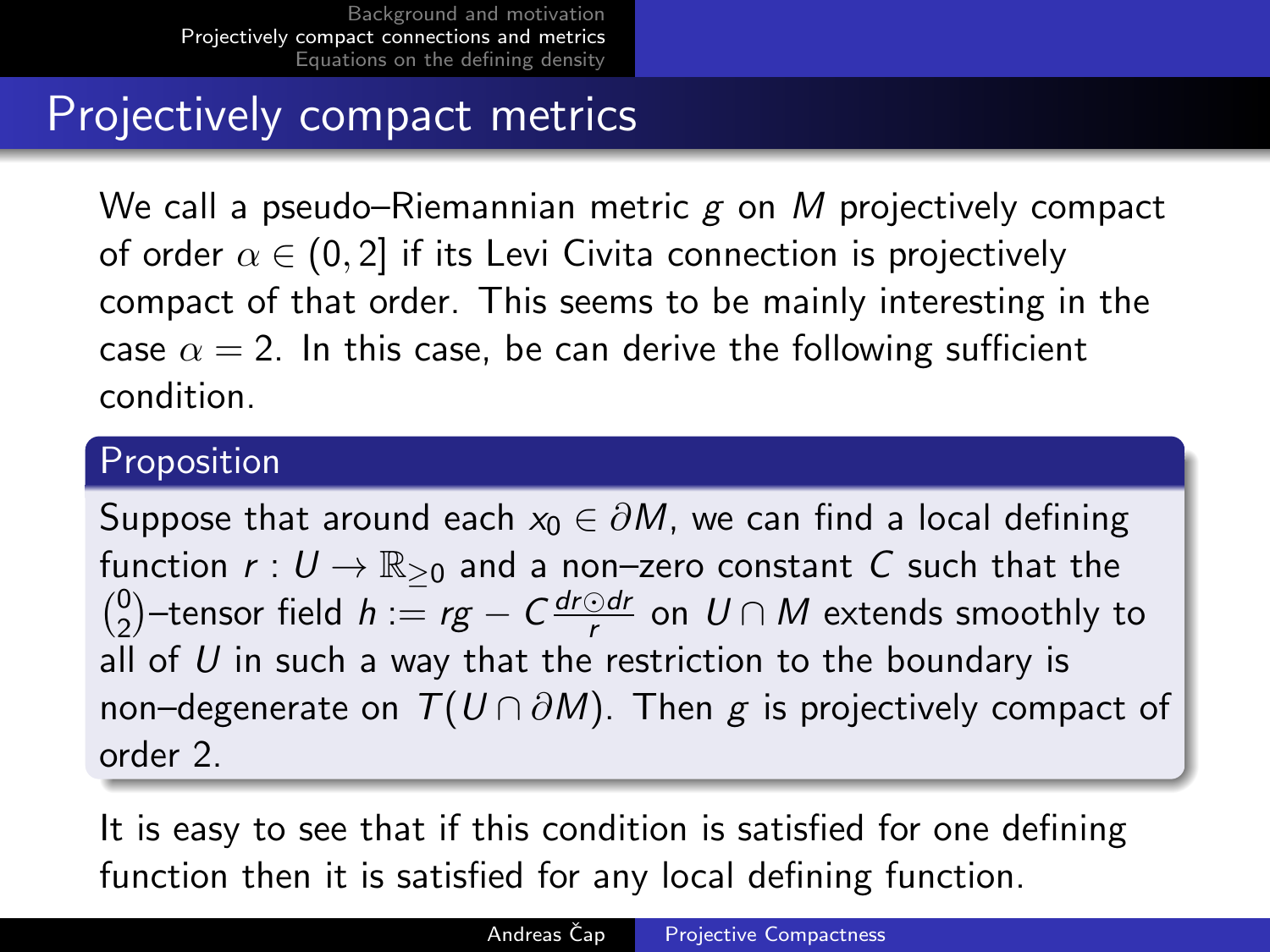Suppose that  $\nabla$  is an affine connection on M which is projectively compact of order  $\alpha$  and admits a parallel volume density (so this is always true in the metric case). Then we obtain a canonical defining density for  $\partial M$ , namely  $\sigma:=$  vol $\frac{-\alpha}{n+2}\in \Gamma(\mathcal{E}(\alpha)).$ 

For  $\alpha = 1$  and  $\alpha = 2$ , the machinery of BGG sequences provides a projectively invariant differential operator defined on  $\Gamma(\mathcal{E}(\alpha))$  and a relation to sections of some tractor bundle. This operator defines an overdetermined system of PDE. Apart from general solutions, there is the subclass of so called normal solutions which are in bijective correspondence to parallel sections of the tractor bundle in question.

<span id="page-11-0"></span>Hence for  $\alpha = 1, 2$  one can single out special projectively compact connections of order  $\alpha$  by requiring that the defining density is a solution respectively a normal solution of the appropriate BGG operator.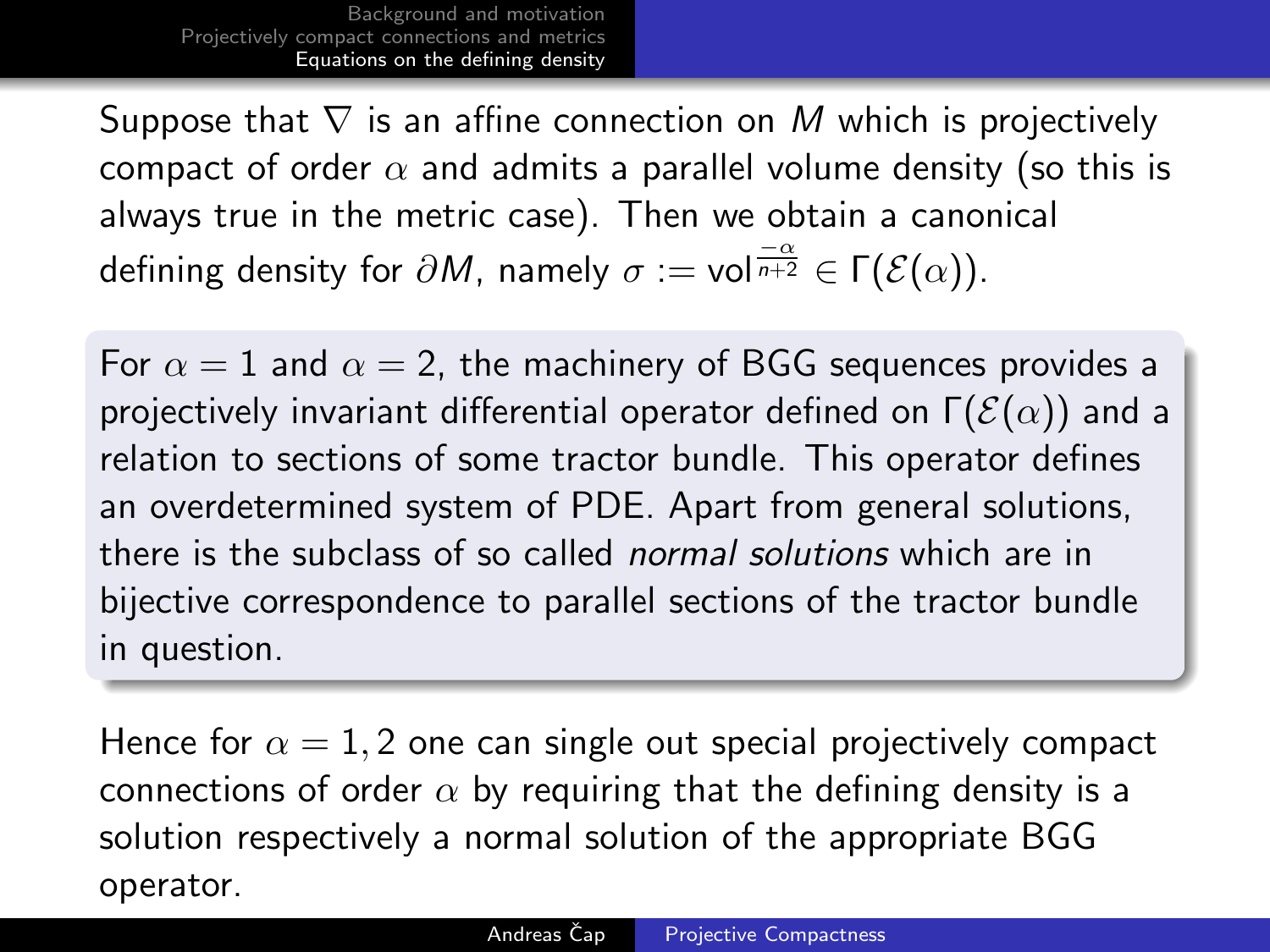### Tractor bundles

For projective structures, all tractor bundles can be obtained by tensorial constructions from the standard cotractor bundle  $\mathcal{T}^*:=J^1\mathcal{E}(1).$  This comes with a composition series derived from the jet exact sequence  $0 \to \mathcal{E}_a(1) \to \mathcal{T}^* \to \mathcal{E}(1) \to 0$ , and the projective structure induces a canonical linear connection on  $\mathcal{T}^*.$ Applying tensorial constructions, one gets:

#### Properties of tractor bundles

Any tractor bundle  $\mathcal V$  comes with

- a canonical tractor connection  $\nabla^{\mathcal{V}}$
- a natural quotient  $\mathcal{H}_0$  which is a tensor bundle

From the jet exact sequence above, one obtains an evident mapping  $\mathcal{E}_{\mathsf{a}} \otimes \mathcal{T}^* \to \mathcal{T}^*.$  This extends to a sequence of bundle maps  $\partial^*:\mathcal{E}_{[a_1...a_k]} \otimes \mathcal{T}^* \to \mathcal{E}_{[b_1...b_{k-1}]} \otimes \mathcal{T}^*$  such that  $\partial^* \circ \partial^* = 0$ .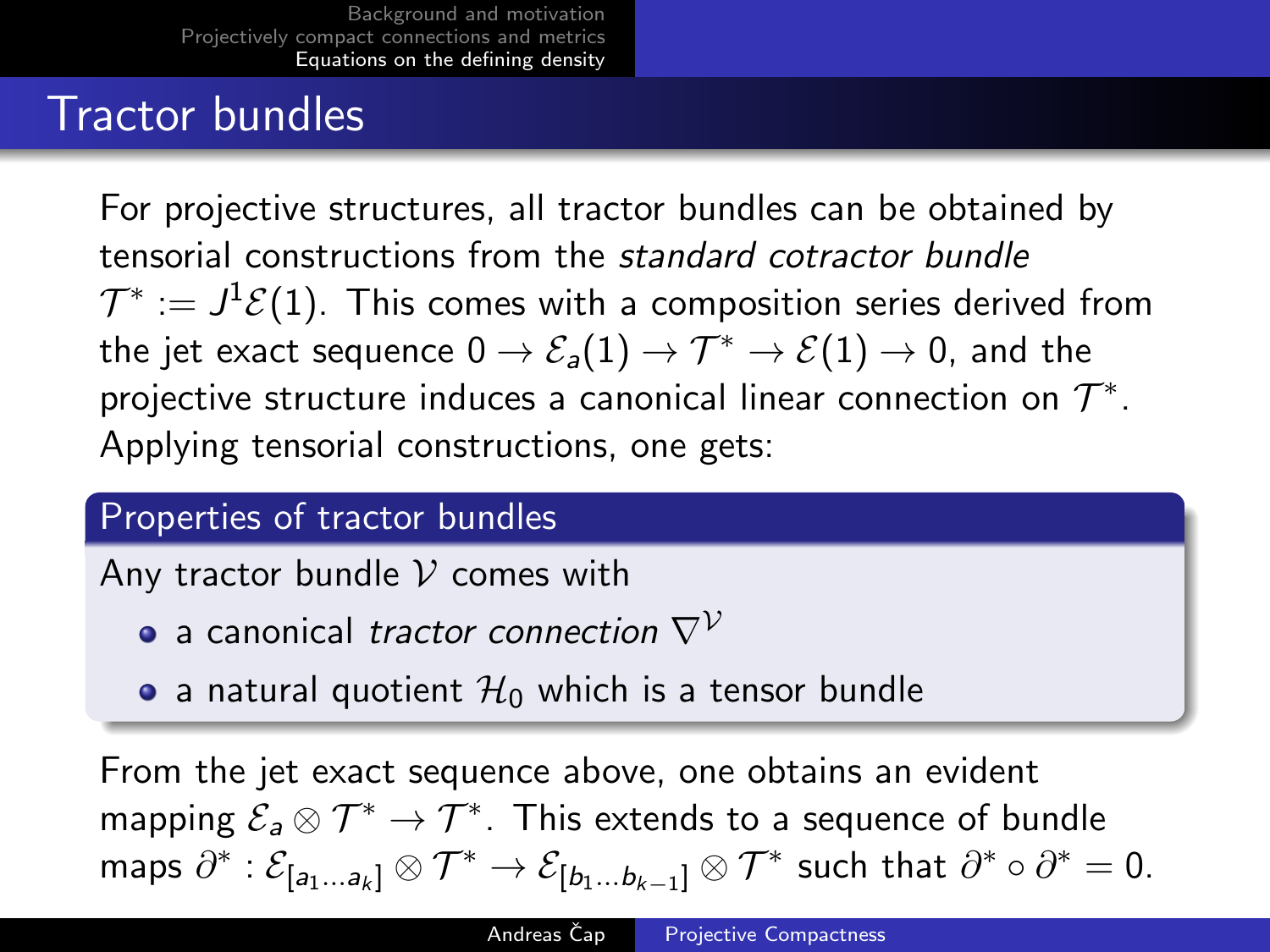#### The first BGG operator

Given a tractor bundle  $V$ , we have the projection  $\Pi:\Gamma({\cal V})\to \Gamma({\cal H}_0),$  the operator  $\nabla^{\cal V}:\Gamma({\cal V})\to \Omega^1({\cal N},{\cal V})$  and the maps  $\Omega^2(N,\mathcal{V})\stackrel{\partial^*}{\to}\Omega^1(N,\mathcal{V})\stackrel{\partial^*}{\to}\mathsf{\Gamma}(\mathcal{V}).$  It turns out that  $\ker(\partial^*)/$  im $(\partial^*)$   $=$  Γ $(\mathcal{H}_1)$  for a certain tensor bundle  $\mathcal{H}_1$ .

- **•** For  $\sigma \in \Gamma(\mathcal{H}_0)$  there is a unique section  $s =: L(\sigma) \in \Gamma(\mathcal{V})$ such that  $\Pi(s)=\sigma$  and  $\partial^*(\nabla^\mathcal{V} s)=0.$
- This defines a projectively invariant differential operator  $L : \Gamma(\mathcal{H}_0) \to \Gamma(\mathcal{V})$ , the splitting operator.
- **•** For the first BGG operator  $D : \Gamma(H_0) \to \Gamma(H_1)$ ,  $D(\sigma)$  is given by projecting  $\nabla^{\mathcal{V}}L(\sigma)$  to  $\Gamma(\mathcal{H}_1)$ .
- If  $s\in\Gamma(\mathcal{V})$  satisfies  $\nabla^\mathcal{V}s=0$ , then  $s=L(\Pi(s))$  and  $D(\Pi(s)) = 0$  ("normal solutions").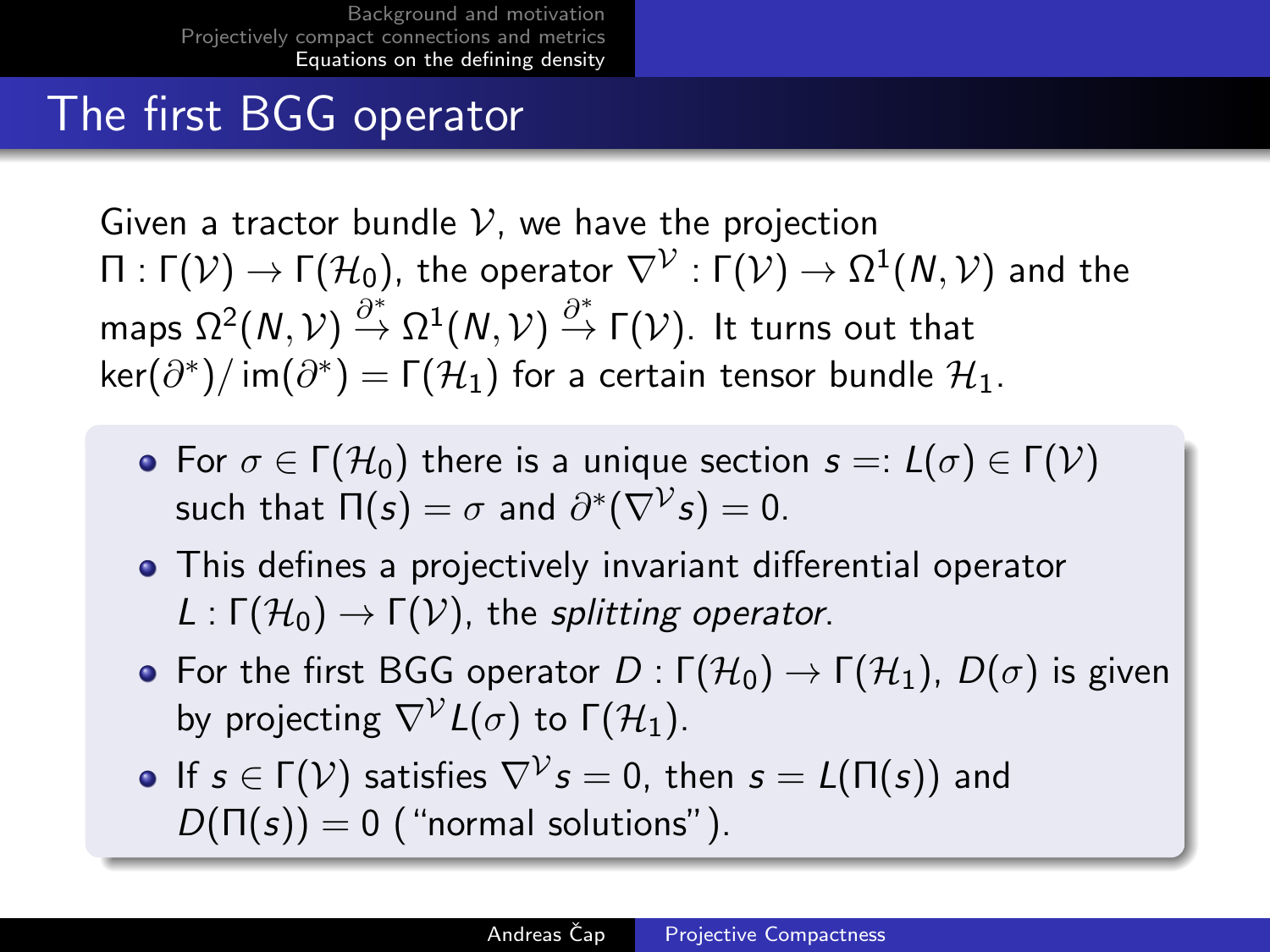#### Projective compactness of order one

In this case, we have  $\mathcal{V} = \mathcal{T}^*$  and  $\mathcal{H}_0 = \mathcal{E}(1)$ . The first BGG operator  $D:\Gamma(\mathcal{E}(1))\rightarrow \Gamma(\mathcal{E}_{(ab)}(1))$  is given by  $D = \nabla_{(a} \nabla_{b)} + \mathsf{P}_{(ab)}$ . The splitting operator  $L$  :  $\Gamma(\mathcal{E}(1)) \to \Gamma(\mathcal{T}^*)$ is of order one and any solution  $\sigma$  of D is automatically normal, i.e.  $L(\sigma)$  is parallel if  $D(\sigma) = 0$ .

#### Theorem

Let  $\nabla$  be projectively compact of order one with induced canonical defining density  $\sigma \in \Gamma(\mathcal{E}(1))$  for  $\partial M$ . Then

- $L(\sigma) \in \Gamma(\mathcal{T}^*)$  is nowhere vanishing on  $\bar{M}$
- $\mathsf{P}_{\mathsf{a}\mathsf{b}\mathsf{a}\mathsf{b}} \in \mathsf{\Gamma}(\mathcal{E}_{(\mathsf{a}\mathsf{b})}(1)|_{M})$  extends smoothly to  $\bar{M}$  and restricts to a projectively invariant second fundamental form on  $\partial M$ .
- $\bullet$   $D(\sigma) = 0$  iff  $\nabla$  is Ricci flat. In this case,  $\partial M$  is totally geodesics and thus inherits a projective structure.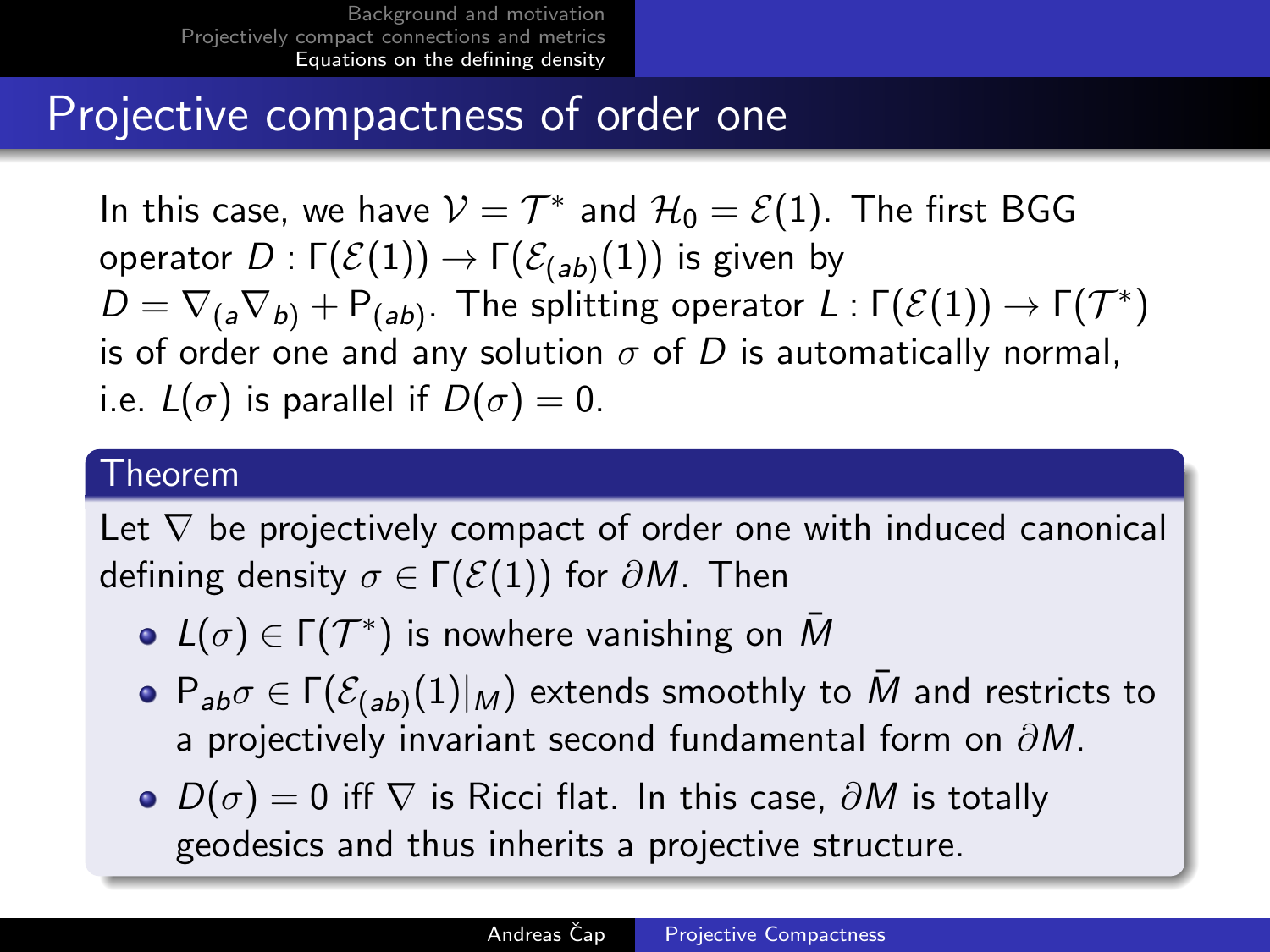### Projective compactness of order two

Here the BGG operator  $D:\Gamma(\mathcal{E}(2))\rightarrow \Gamma(\mathcal{E}_{(abc)}(2))$  is given by

$$
D(\sigma) = \nabla_{(a}\nabla_b\nabla_c)\sigma + 4P_{(ab}\nabla_c)\sigma + 2(\nabla_{(a}P_{bc)})\sigma.
$$

The tractor bundle involved is  $\mathcal{V}=S^2\mathcal{T}^*$ , so sections are (possibly degenerate) bundle metrics on the standard tractor bundle  $\mathcal{T}$ . The splitting operator  $L$  has order two in this case.

#### Theorem

Let  $\nabla$  be projectively compact of order two with Ricci curvature Ric<sub>ab</sub> and induced canonical defining density  $\sigma \in \Gamma(\mathcal{E}(2))$  for  $\partial M$ .

- $D(\sigma) = 0$  if and only if  $\nabla_{(a} Ric_{bc)} = 0$ .
- $\bullet$   $\sigma$  is a normal solution of D iff  $\nabla$ <sub>a</sub> Ric<sub>bc</sub> = 0. If Ric<sub>ab</sub> is non–degenerate then it defines an Einstein metric on M with Levi–Civita connection ∇.